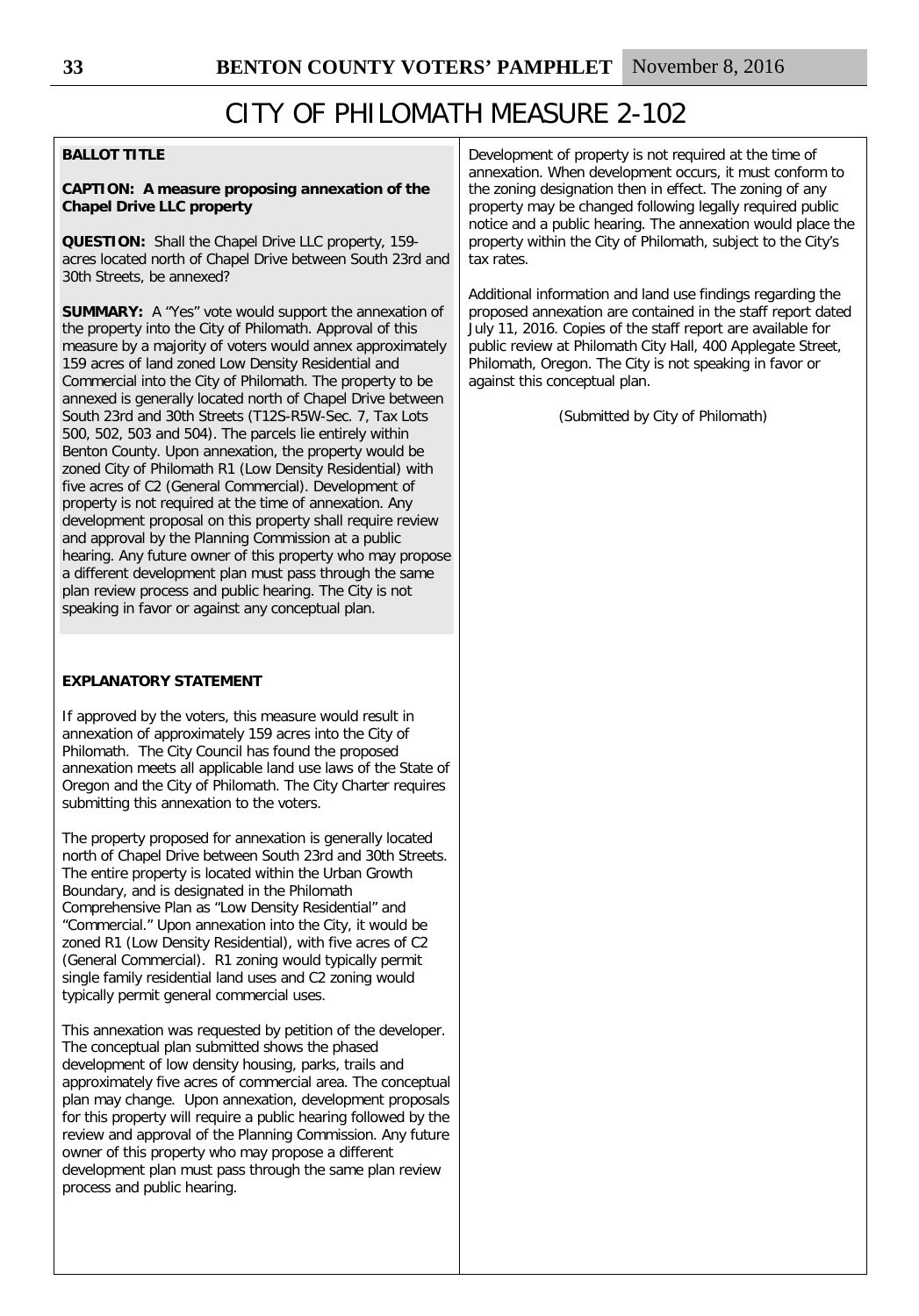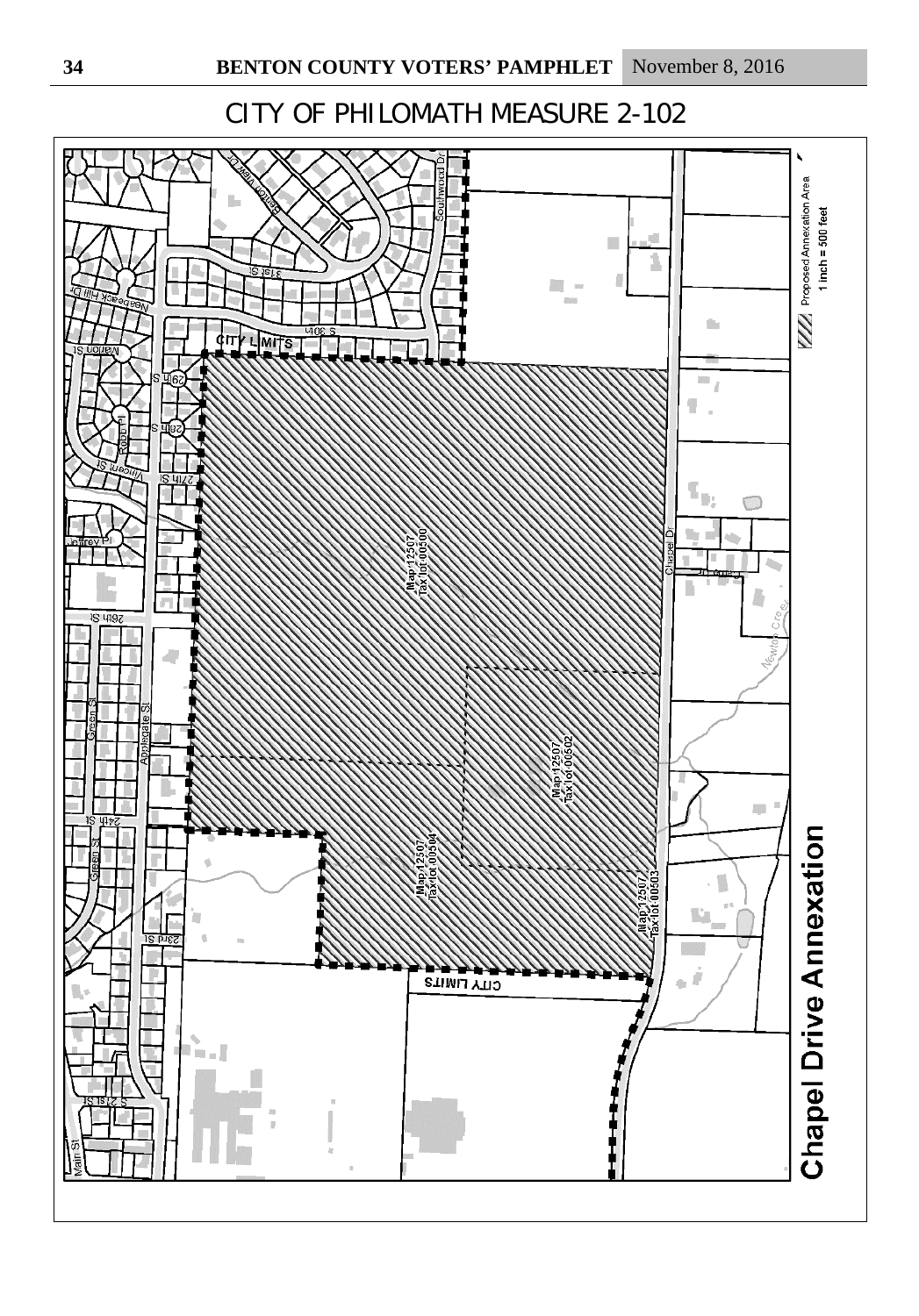| <b>ARGUMENT FOR:</b>                                                                                                                                                                                                                                                                                                                                                                                                                                                                                                                                                                                                                                                                                                        | <b>ARGUMENT FOR:</b>                                                                                                                                                                                                                                                                                                                                                                                                                                                                                                                                                                                                                                                                    |
|-----------------------------------------------------------------------------------------------------------------------------------------------------------------------------------------------------------------------------------------------------------------------------------------------------------------------------------------------------------------------------------------------------------------------------------------------------------------------------------------------------------------------------------------------------------------------------------------------------------------------------------------------------------------------------------------------------------------------------|-----------------------------------------------------------------------------------------------------------------------------------------------------------------------------------------------------------------------------------------------------------------------------------------------------------------------------------------------------------------------------------------------------------------------------------------------------------------------------------------------------------------------------------------------------------------------------------------------------------------------------------------------------------------------------------------|
| Philomath is in serious need of housing. Approval of this<br>proposed annexation will provide an opportunity for families<br>to secure housing and a stake in Philomath's future. It will<br>open the door for positive growth within the community and<br>our schools. Without annexation, the city will have little say<br>in how and what is developed. With annexation, citizens will<br>continue to have a voice in how the property is developed.<br>The Planning Commission and the City Council have<br>addressed the impact of this planned development and their<br>approval to bring it to the voters speaks to their due<br>diligence. Please join us in making a better community by<br>voting "YES" on 2-102. | As the Mayor of the City of Philomath, I can see the positive<br>impacts that the Chapel Drive LLC Annexation will have for<br>Philomath. Our area needs single family housing, students<br>for our schools, and a larger tax base. The housing will be<br>built in phases that will take years to build. The annexation<br>is also beautifully designed with parks and multi-use paths<br>that will benefit the entire community. The developer is<br>responsible for paying for all the infrastructure within the<br>development itself that must be approved by the City before<br>any houses are built.<br>Please join me with a yes vote for a great addition to our<br>community. |
| Rod Harvey                                                                                                                                                                                                                                                                                                                                                                                                                                                                                                                                                                                                                                                                                                                  | Rocky A. Sloan                                                                                                                                                                                                                                                                                                                                                                                                                                                                                                                                                                                                                                                                          |
| Doris Harvey                                                                                                                                                                                                                                                                                                                                                                                                                                                                                                                                                                                                                                                                                                                | Mayor of Philomath                                                                                                                                                                                                                                                                                                                                                                                                                                                                                                                                                                                                                                                                      |
| <b>Bob Glathar</b>                                                                                                                                                                                                                                                                                                                                                                                                                                                                                                                                                                                                                                                                                                          | (This information furnished by Rocky A Sloan)                                                                                                                                                                                                                                                                                                                                                                                                                                                                                                                                                                                                                                           |
| Kay Glathar                                                                                                                                                                                                                                                                                                                                                                                                                                                                                                                                                                                                                                                                                                                 |                                                                                                                                                                                                                                                                                                                                                                                                                                                                                                                                                                                                                                                                                         |
| Jeannine A. Gay                                                                                                                                                                                                                                                                                                                                                                                                                                                                                                                                                                                                                                                                                                             |                                                                                                                                                                                                                                                                                                                                                                                                                                                                                                                                                                                                                                                                                         |
| Van O. Hunsaker                                                                                                                                                                                                                                                                                                                                                                                                                                                                                                                                                                                                                                                                                                             |                                                                                                                                                                                                                                                                                                                                                                                                                                                                                                                                                                                                                                                                                         |
| Dale Collins                                                                                                                                                                                                                                                                                                                                                                                                                                                                                                                                                                                                                                                                                                                |                                                                                                                                                                                                                                                                                                                                                                                                                                                                                                                                                                                                                                                                                         |
| Don Cruise                                                                                                                                                                                                                                                                                                                                                                                                                                                                                                                                                                                                                                                                                                                  |                                                                                                                                                                                                                                                                                                                                                                                                                                                                                                                                                                                                                                                                                         |
| Laura Kildea                                                                                                                                                                                                                                                                                                                                                                                                                                                                                                                                                                                                                                                                                                                |                                                                                                                                                                                                                                                                                                                                                                                                                                                                                                                                                                                                                                                                                         |
| Jim Kildea                                                                                                                                                                                                                                                                                                                                                                                                                                                                                                                                                                                                                                                                                                                  |                                                                                                                                                                                                                                                                                                                                                                                                                                                                                                                                                                                                                                                                                         |
| (This information furnished by Rod Harvey)                                                                                                                                                                                                                                                                                                                                                                                                                                                                                                                                                                                                                                                                                  |                                                                                                                                                                                                                                                                                                                                                                                                                                                                                                                                                                                                                                                                                         |

The printing of this argument does not constitute an endorsement by Benton County, nor does the county warrant the accuracy or truth of any statement made in the argument.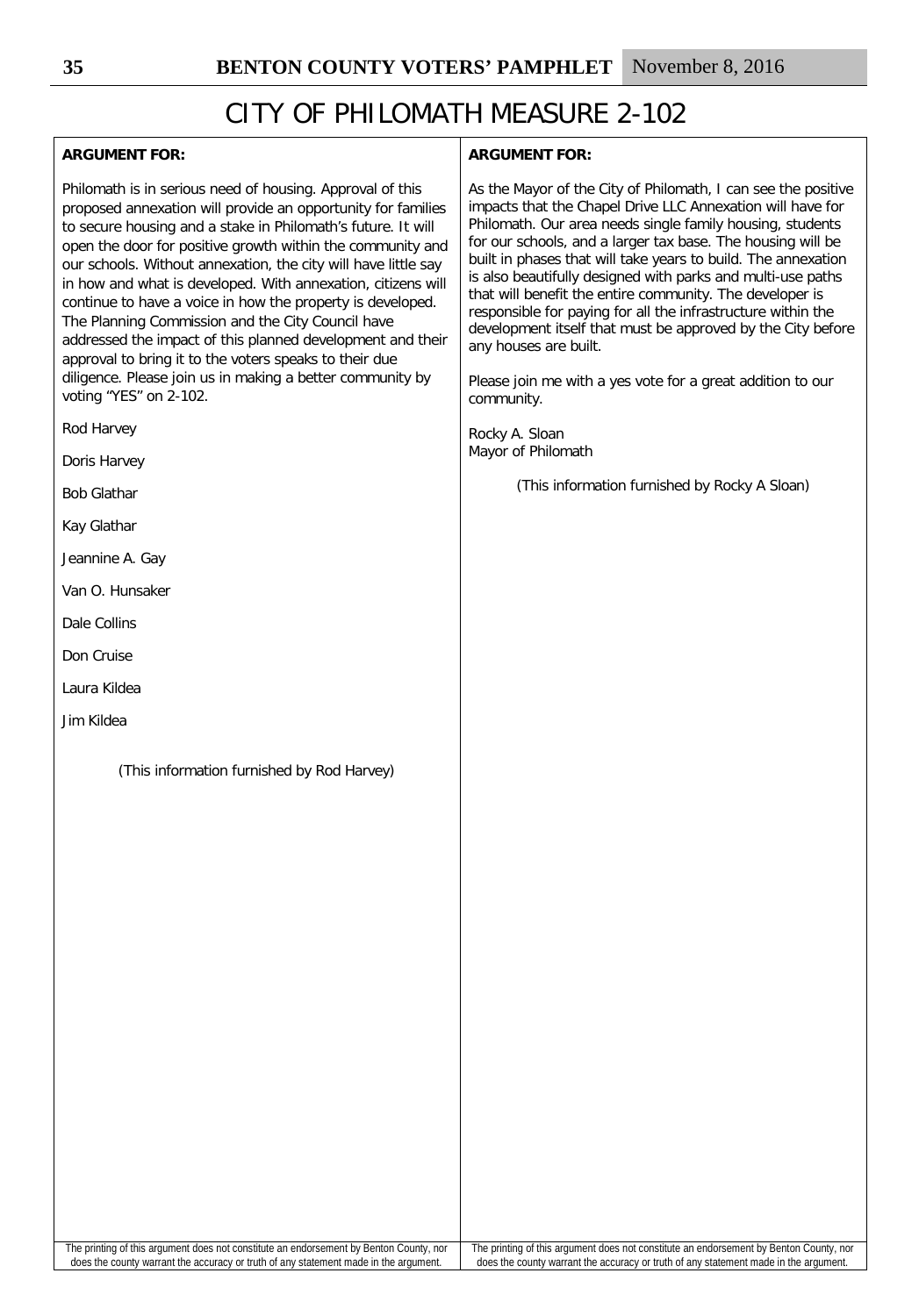## **ARGUMENT FOR:**

As a six year volunteer member of the City of Philomath Budget Committee, I support the Chapel Drive Annexation for the following reasons:

- 1. The City of Philomath has a plan for long term growth. Philomath already has been preparing its infrastructure to handle additional housing, including water sufficiency, sewage treatment, and overall capacity to handle managed population growth.
- 2. Philomath citizens have a strong city administration and an informed city council and mayor. These people understand the demanding priorities and issues Philomath faces in order to remain a desirable community in which to live.
- 3. Without annexation, there is insufficient land for affordable new residential development within the current city boundary.
- 4. The proposed land annexation lies within Philomath's existing Urban Growth Boundary. Furthermore, the location is an easy walk to Philomath's primary, middle, and new high school.
- 5. The City of Philomath's tax base needs to grow via revenue from new home construction and new residents moving to Philomath. The Chapel Drive site offers the best site for this growth.
- 6. There is no meaningful alternative to funding the city budget other than through real property taxation. If revenue from this source is insufficient, reduced services or personnel layoffs, or both, may occur.
- 7. Annexation does not give the developer free reign to proceed with development. Future City approvals with public input will be required.
- 8. Annexation also does not mean current Philomath property owners will inevitably experience adverse consequences.

I am convinced the best way to ensure Philomath's future as a safe and livable community is to broaden the City's tax base through planned and reasonable growth. This long term solution has its best chance of succeeding through the Chapel Drive annexation.

Please join me in voting yes on Measure 2-102.

(This information furnished by David M Low)

## **ARGUMENT FOR:**

A "Yes" vote for the Chapel Drive annexation will provide stability for the Philomath School District, which has experienced declining enrollments in the last decade. Philomath passed a school bond to build capacity and improve schools but has been hamstrung by low enrollments and a lack of new housing in the city. A "Yes" vote will provide managed growth over the next 10-12 years. This annexation will provide a wide economic benefit for all citizens. Please be informed by visiting [www.chapeldrive.com.](http://www.chapeldrive.com/)

Join us and your elected city council, who voted unanimously to place this measure on the ballot. Let's create a livable place with adequate housing for the children who grow up in this great community so they are not compelled to move to other neighboring areas. Please join us in voting "Yes" on Measure 2-102.

(This information furnished by Philomath Citizens for Prosperity and Stability)

The printing of this argument does not constitute an endorsement by Benton County, nor does the county warrant the accuracy or truth of any statement made in the argument.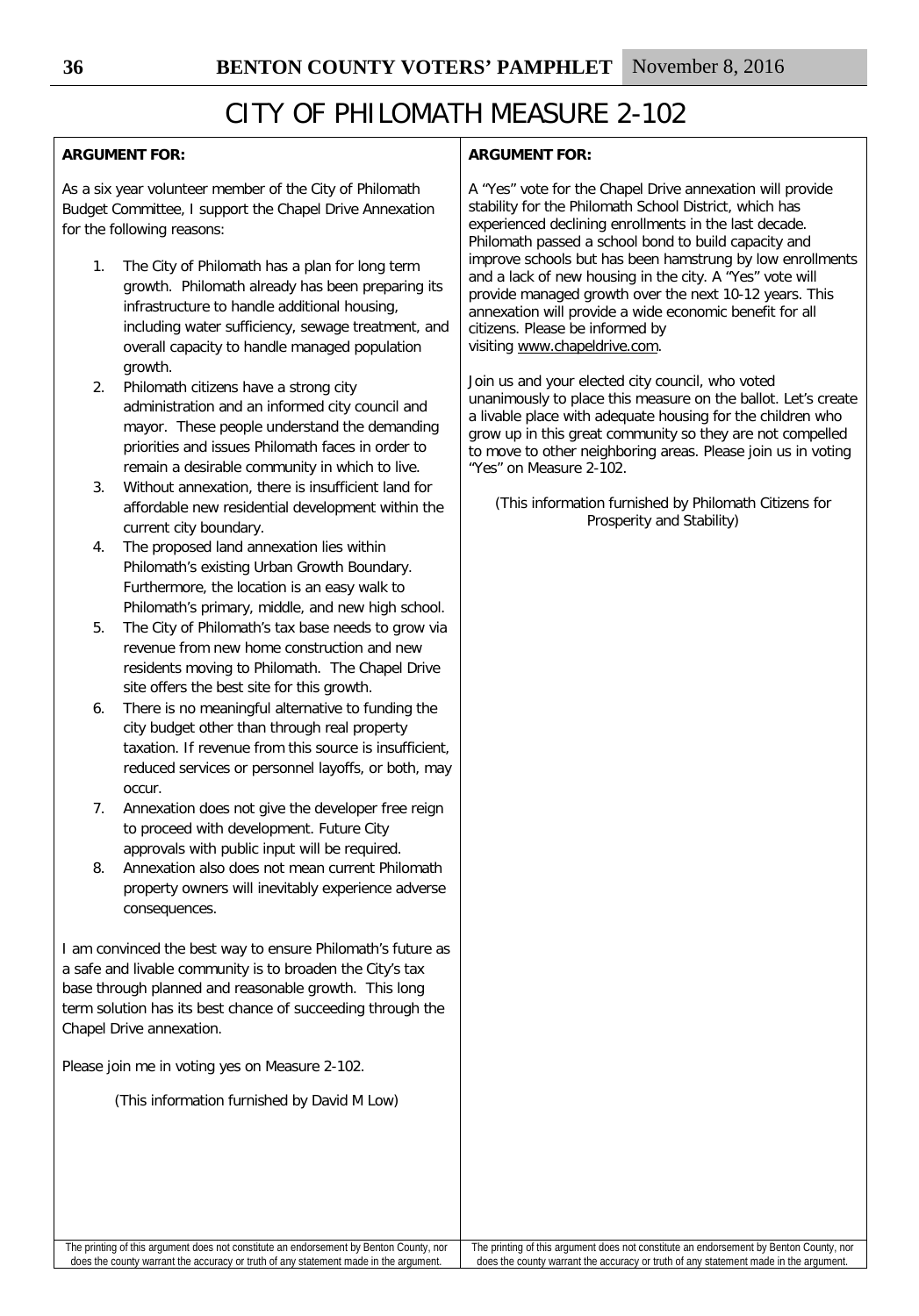#### **ARGUMENT AGAINST:** Should Philomath residents **trust** that developers will place highest priority on the best interests and well-being of residents? I believe that annexation of the Chapel Drive LLC property (large acreage between Chapel Drive and Applegate) would be detrimental to the quality of life in Philomath for the following reasons: There is no comprehensive design plan for this acreage that addresses the specifics and logistics of facilities necessary to support the housing tract development that approval of this annexation is being pursued to enable. A general conceptual plan has been proposed, which is subject to changes without voter approval after annexation (such as rezoning requests), that could result in erosion of livability conditions. • Our already over-extended water and sewer systems cannot accommodate an expansion to serve the 660 homes that are planned to be built on this land, and there is no proposed plan to address this. We are already enduring the effects of insufficient water to meet current and future community needs. • All Philomath residents would be required to pay for additional water service and storage facilities, sewer service expansion, additional police and fire-fighter staffing via increased property taxes (which are already very high). • There would be increased vehicular traffic causing more delays and increased potential for accidents. Loss of green-space, natural setting, quiet environment, and animal habitat. • The amount of noise, dust, and traffic of heavy equipment and construction crews for a lengthy project of this scope would be intolerable for anyone in proximity. • The focus of any developer would be to maximize company profits; not on providing the infrastructure needed for the housing tract, nor for quality of life considerations of Philomath residents who are left to endure the complications and after-effects of such a large build-out. This annexation proposal has already been voted upon twice in past years, and rejected by the voters for good reasons. **PLEASE VOTE NO!** (This information furnished by Jeff Cohen) **ARGUMENT AGAINST:** CITIZENS OF PHILOMATH! The Lowther Annexation truly is déjà vu all over again. In 2005 and 2006, these developers proposed the same annexation and the same 660 houses be built in Philomath. They were soundly defeated both times. There is no firm plan for this development: the developers say they will prepare one after the land is annexed. In other words, they want us to approve the annexation without knowing what is going to be built! The same issues exist now as then. • Inadequate water supply • Increased sewage treatment requirements • Increased traffic • Questionable school capacity • Decreased quality of life • Increased demands on Philomath infrastructure • Increased need for city services including fire and police. • INCREASED TAXES TO PAY FOR ALL THE ABOVE If, as suggested by the developers, these homes are occupied by an average of 2.5 residents each, this development will bring at least 2000 more residents to town, and possibly even more. It's true that Philomath now has a contract with Corvallis that allows it to buy water from Corvallis. However, I believe the contract also allows Corvallis to cut off that water supply at will and without warning. Eventually, Corvallis will be using all of its water rights and will have no water to sell. What will happen then if Philomath is 1 ½ to twice its present size (with the same per capita water demands)? The developers propose to build these houses over a 10-15 year period. That sounds manageable (66-44 houses per year) until you realize that it really means a continuous construction project over that entire period! Imagine 10-15 years of constant noise, heavy trucks, dust, disruption, and traffic. This project will ruin the quality of life in Philomath that we value so highly. **VOTE NO!** (This information furnished by David Stein and Caroline Ajootian, Philomath Residents)

The printing of this argument does not constitute an endorsement by Benton County, nor does the county warrant the accuracy or truth of any statement made in the argument.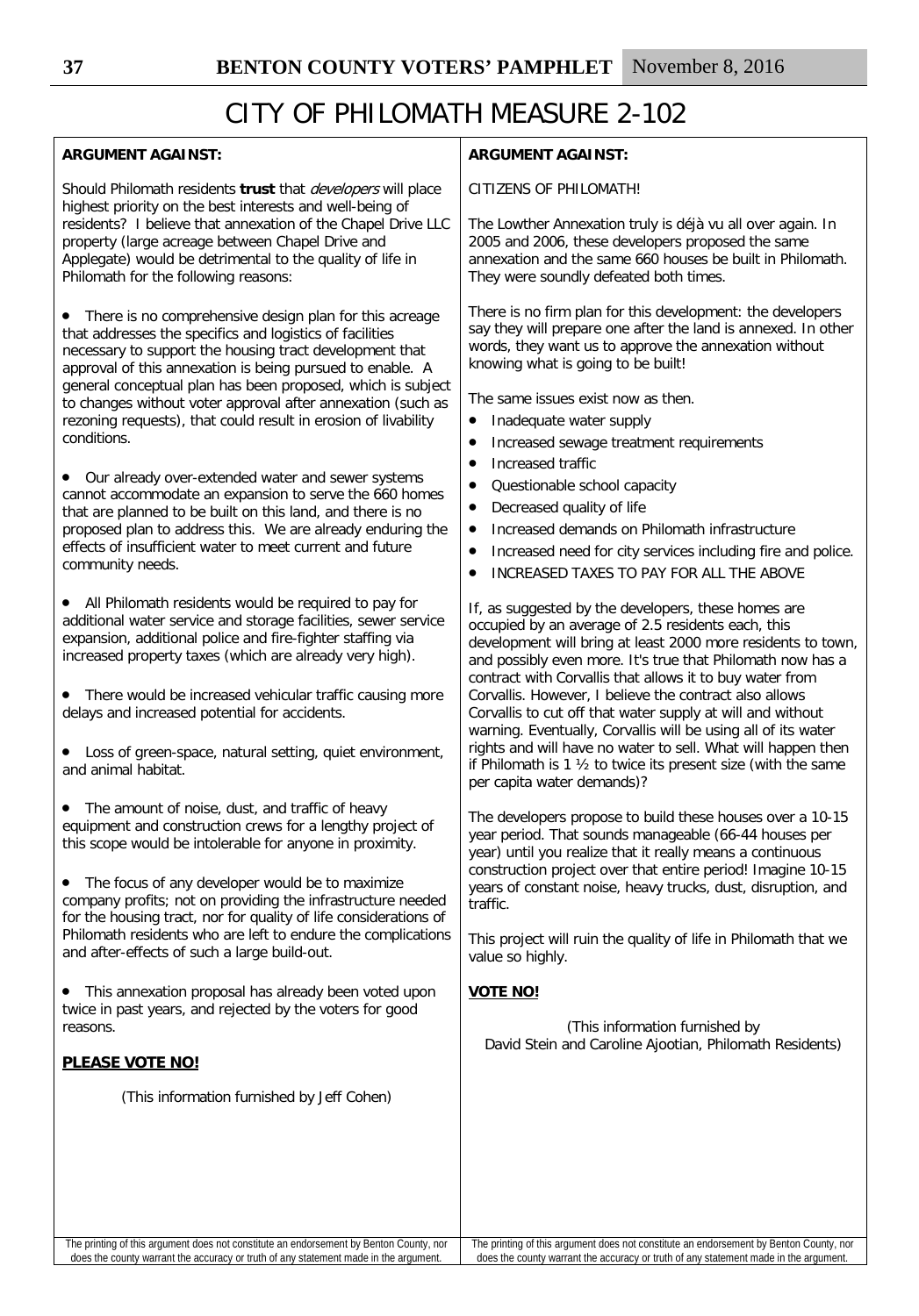| <b>ARGUMENT AGAINST:</b>                                                                                                                                                                                                                                                                                                                                                                                                                                                                                                                                                                                                                                                                                                                                                                                                                                                                                                                                                                                                                                                                                                                                                                                                                                                                                                                                                                                                                                         | <b>ARGUMENT AGAINST:</b>                                                                                                                                                                                                                                                                                                                                                                                                                                                                                                                                                                                                                                                                                                                                                                       |
|------------------------------------------------------------------------------------------------------------------------------------------------------------------------------------------------------------------------------------------------------------------------------------------------------------------------------------------------------------------------------------------------------------------------------------------------------------------------------------------------------------------------------------------------------------------------------------------------------------------------------------------------------------------------------------------------------------------------------------------------------------------------------------------------------------------------------------------------------------------------------------------------------------------------------------------------------------------------------------------------------------------------------------------------------------------------------------------------------------------------------------------------------------------------------------------------------------------------------------------------------------------------------------------------------------------------------------------------------------------------------------------------------------------------------------------------------------------|------------------------------------------------------------------------------------------------------------------------------------------------------------------------------------------------------------------------------------------------------------------------------------------------------------------------------------------------------------------------------------------------------------------------------------------------------------------------------------------------------------------------------------------------------------------------------------------------------------------------------------------------------------------------------------------------------------------------------------------------------------------------------------------------|
| <b>Chapel Drive (Lowther) Annexation</b>                                                                                                                                                                                                                                                                                                                                                                                                                                                                                                                                                                                                                                                                                                                                                                                                                                                                                                                                                                                                                                                                                                                                                                                                                                                                                                                                                                                                                         | Philomath citizens should vote no on measure 2-102, that                                                                                                                                                                                                                                                                                                                                                                                                                                                                                                                                                                                                                                                                                                                                       |
| Voters rejected annexation in 2005 and 2006                                                                                                                                                                                                                                                                                                                                                                                                                                                                                                                                                                                                                                                                                                                                                                                                                                                                                                                                                                                                                                                                                                                                                                                                                                                                                                                                                                                                                      | would annex the Lowther property on Chapel/Applegate to                                                                                                                                                                                                                                                                                                                                                                                                                                                                                                                                                                                                                                                                                                                                        |
| ➤                                                                                                                                                                                                                                                                                                                                                                                                                                                                                                                                                                                                                                                                                                                                                                                                                                                                                                                                                                                                                                                                                                                                                                                                                                                                                                                                                                                                                                                                | the city.                                                                                                                                                                                                                                                                                                                                                                                                                                                                                                                                                                                                                                                                                                                                                                                      |
| Voters should reject this annexation again due to                                                                                                                                                                                                                                                                                                                                                                                                                                                                                                                                                                                                                                                                                                                                                                                                                                                                                                                                                                                                                                                                                                                                                                                                                                                                                                                                                                                                                | This massive proposal is to build 660 homes which will                                                                                                                                                                                                                                                                                                                                                                                                                                                                                                                                                                                                                                                                                                                                         |
| ➤                                                                                                                                                                                                                                                                                                                                                                                                                                                                                                                                                                                                                                                                                                                                                                                                                                                                                                                                                                                                                                                                                                                                                                                                                                                                                                                                                                                                                                                                | cause great problems with both water and traffic, as well as                                                                                                                                                                                                                                                                                                                                                                                                                                                                                                                                                                                                                                                                                                                                   |
| a poorly prepared conceptual plan that is                                                                                                                                                                                                                                                                                                                                                                                                                                                                                                                                                                                                                                                                                                                                                                                                                                                                                                                                                                                                                                                                                                                                                                                                                                                                                                                                                                                                                        | needed increases in police, fire, and sewer services, and the                                                                                                                                                                                                                                                                                                                                                                                                                                                                                                                                                                                                                                                                                                                                  |
| unchanged since 2005                                                                                                                                                                                                                                                                                                                                                                                                                                                                                                                                                                                                                                                                                                                                                                                                                                                                                                                                                                                                                                                                                                                                                                                                                                                                                                                                                                                                                                             | burden for this will fall on taxpayers, not the developers.                                                                                                                                                                                                                                                                                                                                                                                                                                                                                                                                                                                                                                                                                                                                    |
| Developers build homes for one purpose: to maximize                                                                                                                                                                                                                                                                                                                                                                                                                                                                                                                                                                                                                                                                                                                                                                                                                                                                                                                                                                                                                                                                                                                                                                                                                                                                                                                                                                                                              | Without annexation, the owners can still develop the land,                                                                                                                                                                                                                                                                                                                                                                                                                                                                                                                                                                                                                                                                                                                                     |
| profits. They plan for expenses such as system development                                                                                                                                                                                                                                                                                                                                                                                                                                                                                                                                                                                                                                                                                                                                                                                                                                                                                                                                                                                                                                                                                                                                                                                                                                                                                                                                                                                                       | anytime they want too. But they would have to pay for                                                                                                                                                                                                                                                                                                                                                                                                                                                                                                                                                                                                                                                                                                                                          |
| charges and add such costs to each home. The burden of                                                                                                                                                                                                                                                                                                                                                                                                                                                                                                                                                                                                                                                                                                                                                                                                                                                                                                                                                                                                                                                                                                                                                                                                                                                                                                                                                                                                           | water development, etc. Annexation shifts those costs to                                                                                                                                                                                                                                                                                                                                                                                                                                                                                                                                                                                                                                                                                                                                       |
| providing city services will fall upon Philomath taxpayers.                                                                                                                                                                                                                                                                                                                                                                                                                                                                                                                                                                                                                                                                                                                                                                                                                                                                                                                                                                                                                                                                                                                                                                                                                                                                                                                                                                                                      | Philomath tax payers.                                                                                                                                                                                                                                                                                                                                                                                                                                                                                                                                                                                                                                                                                                                                                                          |
| Developers make promises to the public and city officials,<br>then make changes that maximize profit. It is common<br>knowledge that after the Chapel Drive property is annexed,<br>a rezoning request will be made to increase the number of<br>homes. Worst-case scenario, the applicant will sell their<br>interest to another developer who wants a larger profit<br>margin. Broken promises are happening in other Oregon                                                                                                                                                                                                                                                                                                                                                                                                                                                                                                                                                                                                                                                                                                                                                                                                                                                                                                                                                                                                                                   | Philomath is maxed out in terms of water quantity. We use<br>every bit we've got. The city can buy water from Corvallis,<br>but Corvallis put an "opt out clause" in that agreement; and<br>this year they refused to sell water to Consumer Power. In a<br>drought year they are unlikely to part with water, at any<br>price.                                                                                                                                                                                                                                                                                                                                                                                                                                                                |
| communities.<br>The developer has submitted only a conceptual plan, based<br>on infrastructure plans made 10-15 years ago. An example<br>of a plan that needs to be updated is the Traffic Impact<br>Analysis. Current travel demands on Hwy 20/34 during<br>peak hours are resulting in extreme slowdown periods. If<br>the Chapel Drive property is developed, additional<br>congestion is anticipated for Philomath and surrounding<br>communities. Traffic patterns have changed considerably<br>since the last traffic study was completed in 2005.<br>The water supply in Philomath is adequate only for the<br>current population without updating treatment facilities,<br>adding storage, or utilizing alternative sources. During the<br>summer, the Marys River can run below required flow<br>requirements, and will further decline during drought. Using<br>alternative water sources will require additional treatment<br>and cost. Relying on Corvallis to supply water places<br>Philomath's needs in others' hands. Water quality and<br>quantity must be addressed before increasing Philomath's<br>population.<br>Conceptual plans are inadequate to insure that livability in<br>Philomath isn't jeopardized. Vote no on measure 2-102 to<br>tell City representatives that we want to preserve our small-<br>town qualities and not severely impact essential city<br>services.<br>(This information furnished by Grow Philomath Sensibly) | According to city officials, Philomath does not have adequate<br>water storage to deal with a catastrophic fire, and the water<br>treatment plant is already at maximum capacity.<br>In addition, this development would add 1200-1300 cars on<br>the road, and the developers refuse to do a traffic study<br>until AFTER the election. Imagine 1200 more cars on<br>Philomath Blvd. It can take three turns of the light to get<br>through at 53rd right now.<br>Both the county and Oregon Department of Transportation<br>have voiced concern that the roads are not sufficient for this<br>increase. And it will be the taxpayers of Oregon that pay for<br>road changes, not the developers.<br>No water, no traffic study, no annexation.<br>(This information furnished by Mark Weiss) |
| The printing of this argument does not constitute an endorsement by Benton County, nor                                                                                                                                                                                                                                                                                                                                                                                                                                                                                                                                                                                                                                                                                                                                                                                                                                                                                                                                                                                                                                                                                                                                                                                                                                                                                                                                                                           | The printing of this argument does not constitute an endorsement by Benton County, nor                                                                                                                                                                                                                                                                                                                                                                                                                                                                                                                                                                                                                                                                                                         |
| does the county warrant the accuracy or truth of any statement made in the argument.                                                                                                                                                                                                                                                                                                                                                                                                                                                                                                                                                                                                                                                                                                                                                                                                                                                                                                                                                                                                                                                                                                                                                                                                                                                                                                                                                                             | does the county warrant the accuracy or truth of any statement made in the argument.                                                                                                                                                                                                                                                                                                                                                                                                                                                                                                                                                                                                                                                                                                           |

does the county warrant the accuracy or truth of any statement made in the argument.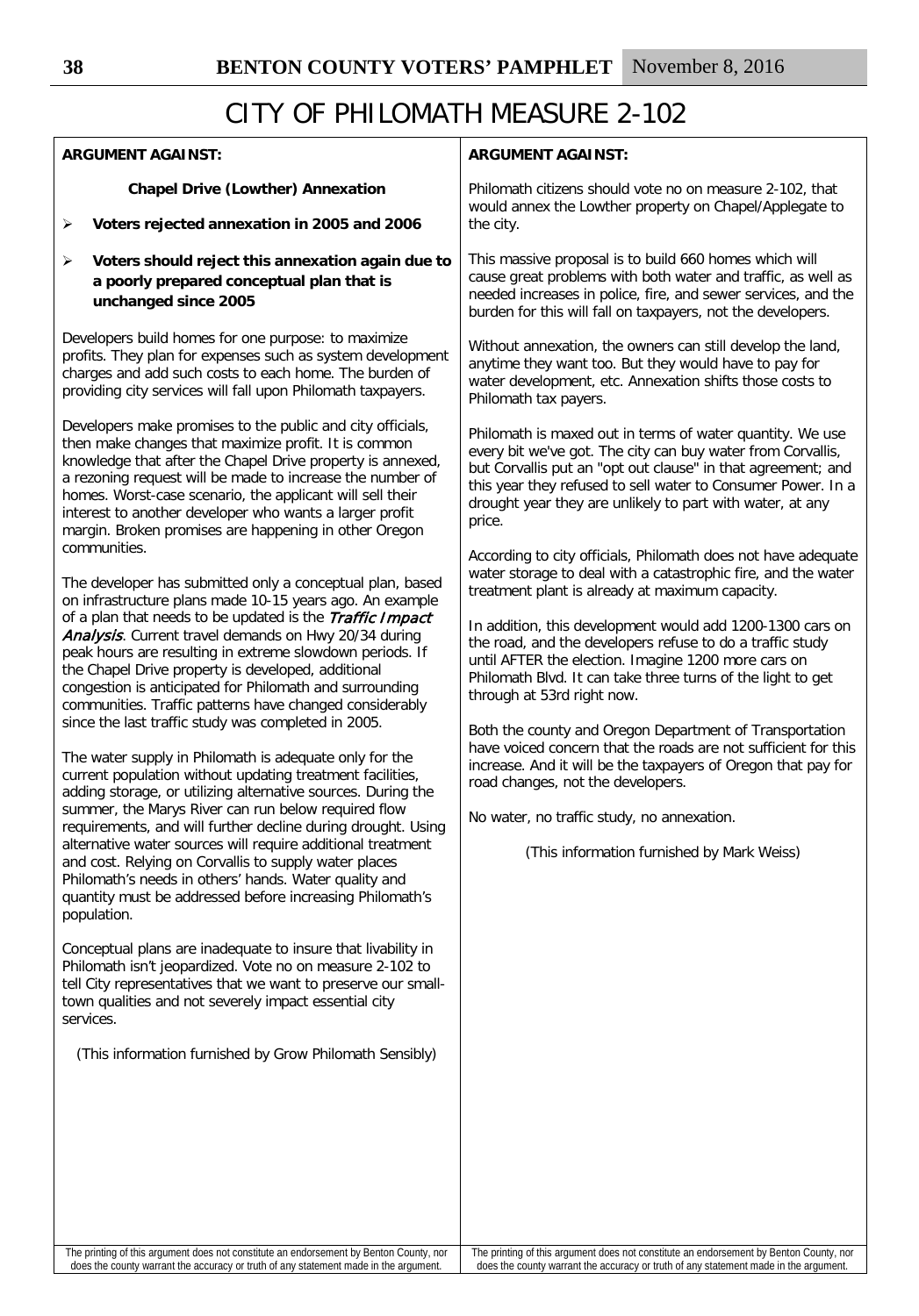## **ARGUMENT AGAINST:**

### **Philomath's water supply cannot support a sprawling development**

**We rely on the river.** For many years, Philomath got all its water from Corvallis. In the 1970s, facing population growth, Philomath drilled 2 wells, but they had quality problems. Philomath then built a water treatment plant and made the Marys River its primary water source.

**We share the river.** There are many claims on the river, such as for irrigation. Furthermore, the State of Oregon requires a certain minimum stream flow to maintain aquatic life. When the river's flow drops below that minimum, the state can require Philomath to restrict its water withdrawal.

**The river is often too low.** River flows under the state minimum occur once every 5 years, on average. This past August, river flow dropped below the minimum for about a week—and for a few of those days, river flow was 30% below the minimum.

Moderate or severe drought would be devastating if Philomath's population skyrockets. According to national statistics, the proposed 660 houses would bring 2046 people—that's 44% greater population and water demand. And that's not counting other new houses and stillundeveloped industrial land.

### **The water supply is in trouble even if no big**

**development occurs.** In 2005, engineers hired by Philomath concluded that the reliable water supply (river water rights plus the 11th Street well) was insufficient for the planning period (2005-2029).

The next year, Philomath went back to buying Corvallis water regularly. That happened even though the 2005 study called Corvallis "a last-resort, emergency supply." It's an unreliable supply, too. Our contract with Corvallis says that if there is drought, contamination, or another problem, the amount of water provided to Philomath will be cut back.

> Philomath's 2005 water study is at <http://tinyurl.com/jj48vbf>

The city has ordered a new study that will not be available until after this vote

No on 2-102!

(This information furnished by Faith Reidenbach)

## **ARGUMENT AGAINST:**

CHAPEL DRIVE LLC (Lowther Annexation)

This argument is offered in opposition to Measure #2-102

The addition of 660 homes will put too great a demand on the environment, resources and infrastructure. Most of the physical changes resulting from development are permanent. Economic costs are incurred, many of which are not paid for by the development itself. So, let's practice some due diligence before embarking on any development. Let's grow sensibly.

WATER: The latest Water System Master Plan (2005) states "perhaps the most useful message for the community..…is that water resources in and around Philomath are limited." Another 2,000 people is a 50% population increase. The Water Plan included many recommendations including conservation but as far as I can tell none of them have been instituted. Instead, we rely on Marys River as our main water source backed up by the 11<sup>th</sup> street well along with an "agreement" with Corvallis. Presently, the "agreement" states that the needs of the Corvallis citizens take priority over Philomath; an opt out clause. A new 5 year contract requesting no opt out clause will be negotiated later this year. The terms and the price are up to Corvallis, not Philomath. WE NEED A CURRENT WATER MANAGEMENT PLAN PERFORMED BY AN INDEPENDENT ENGINEERING FIRM BEFORE GOWTH CAN BE PLANNED RESPONSIBLY.

TRANSPORTATION INFRASTRUCTURE: An increase of approximately 1300 cars on our roads is going to have a huge impact on traffic progression into, out of, and around Philomath. The proposed addition of 2 left turn lanes to remedy the traffic issue seems much less than adequate. It will only mean 2 more lanes of backed up traffic. One needs to also consider the added cost of road maintenance due to the added traffic burden. Again, there is not a recent traffic study and ODOT did voice some concern at the Planning Commission meeting. WE NEED A CURRENT TRAFFIC STUDY FOR RESPONSIBLE PLANNING.

VOTE NO MEASURE#2-102

(This information furnished by Marion Dark)

The printing of this argument does not constitute an endorsement by Benton County, nor does the county warrant the accuracy or truth of any statement made in the argument.